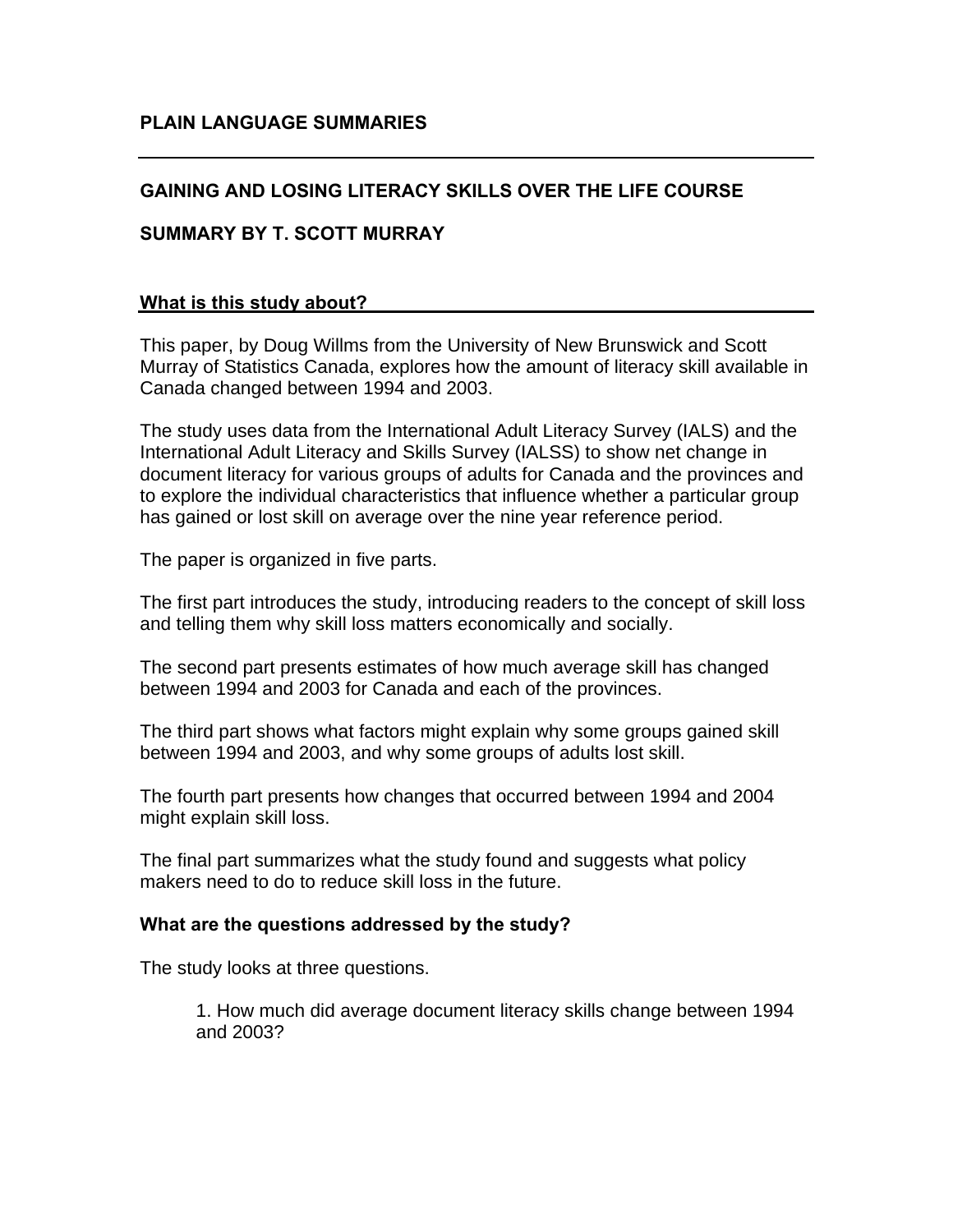2. What factors explain why some groups gained document literacy skill and why some lost skill?

3. What overall changes might explain why average document literacy skill levels changed?

## **Why is this study important?**

The study is important because the amount of document literacy skill that adults have has been shown to influence what people earn and how rapidly the size of the economy can grow.

The fact that the study found evidence of skill loss at a time when average document literacy skill should have been growing means that economic growth was not as rapid as it might otherwise have been and that Canadians did not get as much value out of their investments in education as they should have.

If the study can help adults and policy makers find a way to reduce the amount of skill loss in the future Canadian's will become richer faster and will get more out of the investments of time and money they make in education.

### **What does the study conclude?**

The analysis reveals the presence of significant document literacy skill loss in adulthood, loss that would seem to be concentrated in adults from lower socioeconomic backgrounds. The amount of skill loss varies by province.

Given that document literacy skill influences individual labour market success and the overall performance of the economy understanding what underlies the loss and what, if anything, should be done by individuals, institutions or governments to slow or reverse the skill loss process, should be a priority.

The analysis then tries to get more accurate estimates of skill loss, and to explain some of the observed loss.

The analysis uses people's demographic characteristics and their experiences at home and at work to see if they influenced the amount of skill gained or lost.

The statistical model took the following characteristics into account:: gender, age, level of education, people's engagement in general literacy activities at work, people's engagement in technical literacy activities at work, and people's engagement in literacy activities at home. The analyses found that skill loss varied by the level of respondent's education.

The estimate of average skill loss from 1994 to 2003 was 12.7 points. This is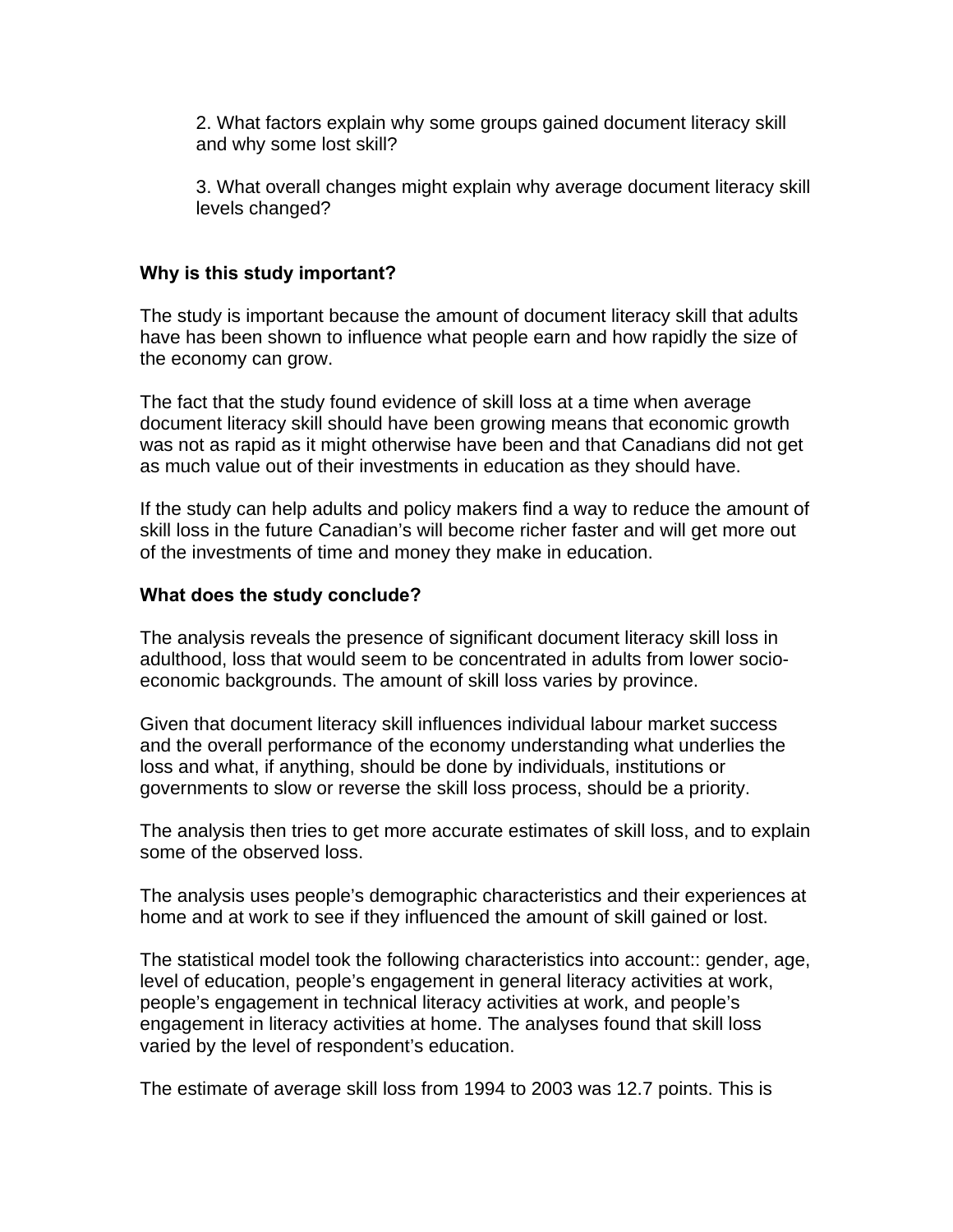roughly equivalent to the additional literacy skill that someone gains through an additional half year of education.

The results indicate that compared with high school graduates, adults who did not complete secondary school scored about 48 points lower on the document literacy scale, while those who had completed some postsecondary scored 15 points higher than high school graduates, and those who had completed university scored about 30 points higher.

An important finding, though, is that skill loss differed with level of education. For dropouts, there was no skill loss, while for high school grads, and those who completed some post-secondary and university graduates, the skill loss was the same as in the general population.

The results also indicate that adults who had participated in further education and training in the previous twelve months scored about 16 points higher than those who had not participated. Adults who were regularly engaged in literacy activities at work or at home had higher literacy scores. The effects associated with general literacy engagement at work and at home were 11.1 and 14.3 points respectively. The effect associated with engagement in technical activities at work was also positive.

The most important finding of the study is that literacy is not a static commodity that is acquired in youth and then maintained throughout life. Some groups of individuals find a way to add to their level of skill over their adult lives, while others manage to maintain their skill level and others lose skill.

The data from the IALS and ALL provide an opportunity to see how average literacy skill levels changed between 1994 and 2003. The results provide compelling evidence that on average people lose skills after the period of formal schooling, but the amount of skill loss differs considerably from group to group. Skill loss in Canada appears to be a gradual process, which begins at about age 25, peaks at around age 40, and tapers off during late middle age. For example, adults who were age 40 in1994 had average scores on the IALS literacy test of about 288, while the same cohort, when tested 9 years later at age 49, had average scores of about 275. A skill loss of about 13 points is roughly equivalent to nearly half a year of additional schooling over the nine-year period. Taking into account that skill loss appears to be less for young and late middle age adults, on average most Canadian adults experience a skill loss over their lifetime of about one grade level.

The analyses also provide an account of the factors related to skill acquisition, based on data from the combined IALS and ALL data sets. Exposure to education appears to have a positive impact on skill change. Individuals with university completion have average scores that are about 30 points higher than secondary school graduates, and even those with some post-secondary education do better, by about 15 points. Those who have not completed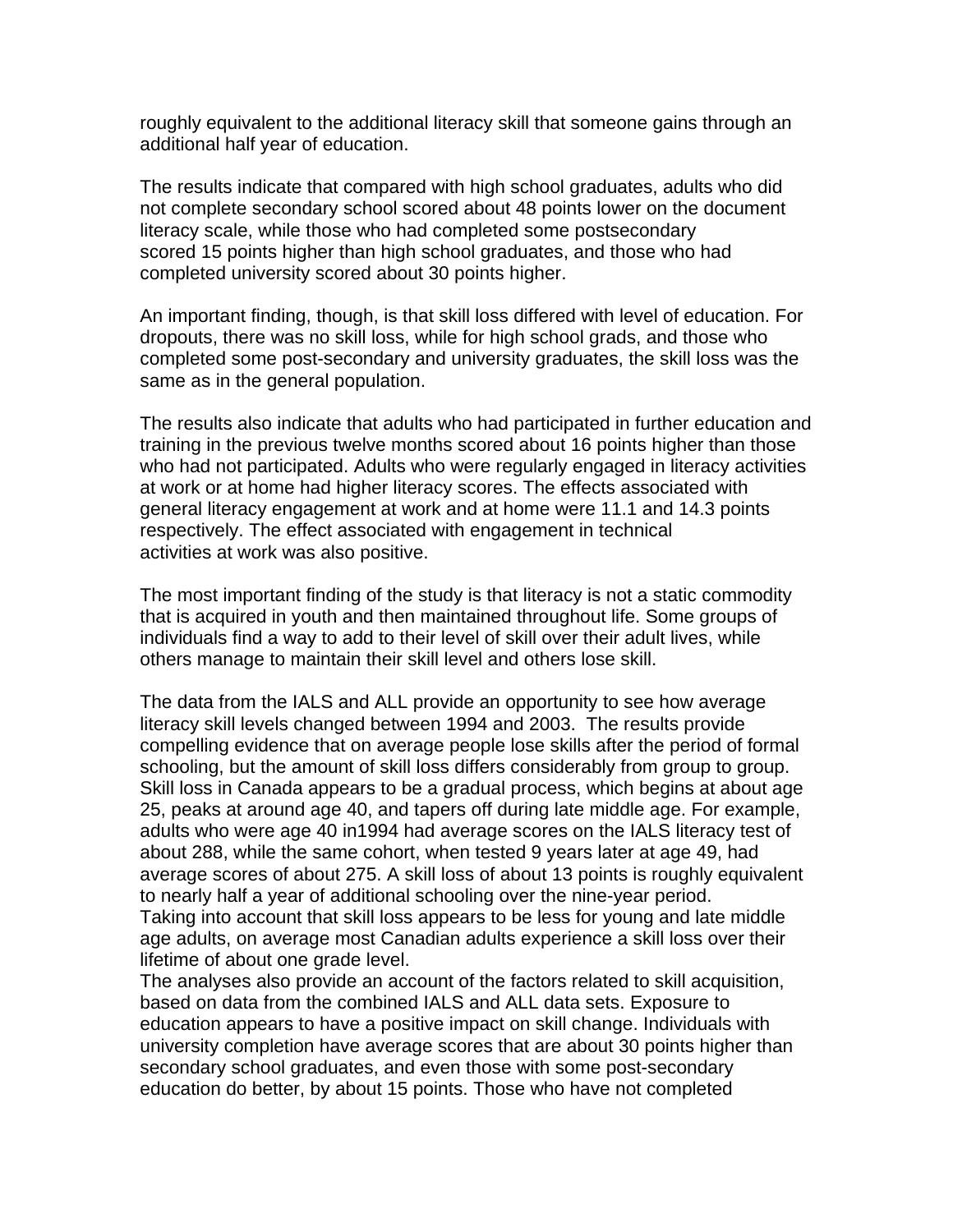secondary school do considerably worse, scoring nearly 50 points lower than their counterparts who finish secondary school, a drop equivalent to the average learning gain associated with over a year and a half of additional education.

These are the effects associated with level of education across all adults, after controlling for labour market participation, further education and training, and engagement in literacy practices.

The level of general reading engagement at work also has a positive effect: individuals who read more frequently and a wider range of materials scored about 11 points higher than those with low levels of engagement. Similarly, those who had participated in further education or training scored about 16 points higher than those who had not participated. The combined effect of these two factors is equivalent to the positive effect associated with completing university.

The data suggest that there are likely certain occupations and firms that create a culture that supports and values the acquisition and maintenance of literacy skills.

Engagement in technical literacy practices at work increased over the study period, but this does not seem to have as strong an impact on people's literacy skills. In contrast, the amount and range of what people choose to read at home, away from the job, seems to have a strong influence on skill development. In fact, the increase in skill observed for individuals with higher levels of reading at home is about the same as the skill loss observed on average over the ten-year period when skill loss is greatest. Clearly, lifestyle and individual choice matter.

Finally, employment seems to have a very positive effect on literacy skills – those individuals who were employed scored about 12 points higher than those who were not in the labour force. As was noted with regards to the effects associated with further education and engagement at in literacy activities at work, this analysis does not allow one to determine if this loss is the result of unemployment or simply a symptom, but the effect is real and socially significant to the individuals involved and to the economy.

The analysis also examined differences among the provinces in their average levels literacy and their skill loss. Provinces and regions varied substantially in their average levels of skills. A small proportion of this difference is simply attributable to differences in the demographic age and sex distributions of the provinces. But even when this is taken account, there remains considerable variation, ranging from about 13 points below the national average to 13 points above it, or about one grade level. The levels of education attained by adults in each province explain about 40% of this variation. A finding that is more salient though is that the other factors – employment, further education and training, and engagement in literacy practices at home and at work – account for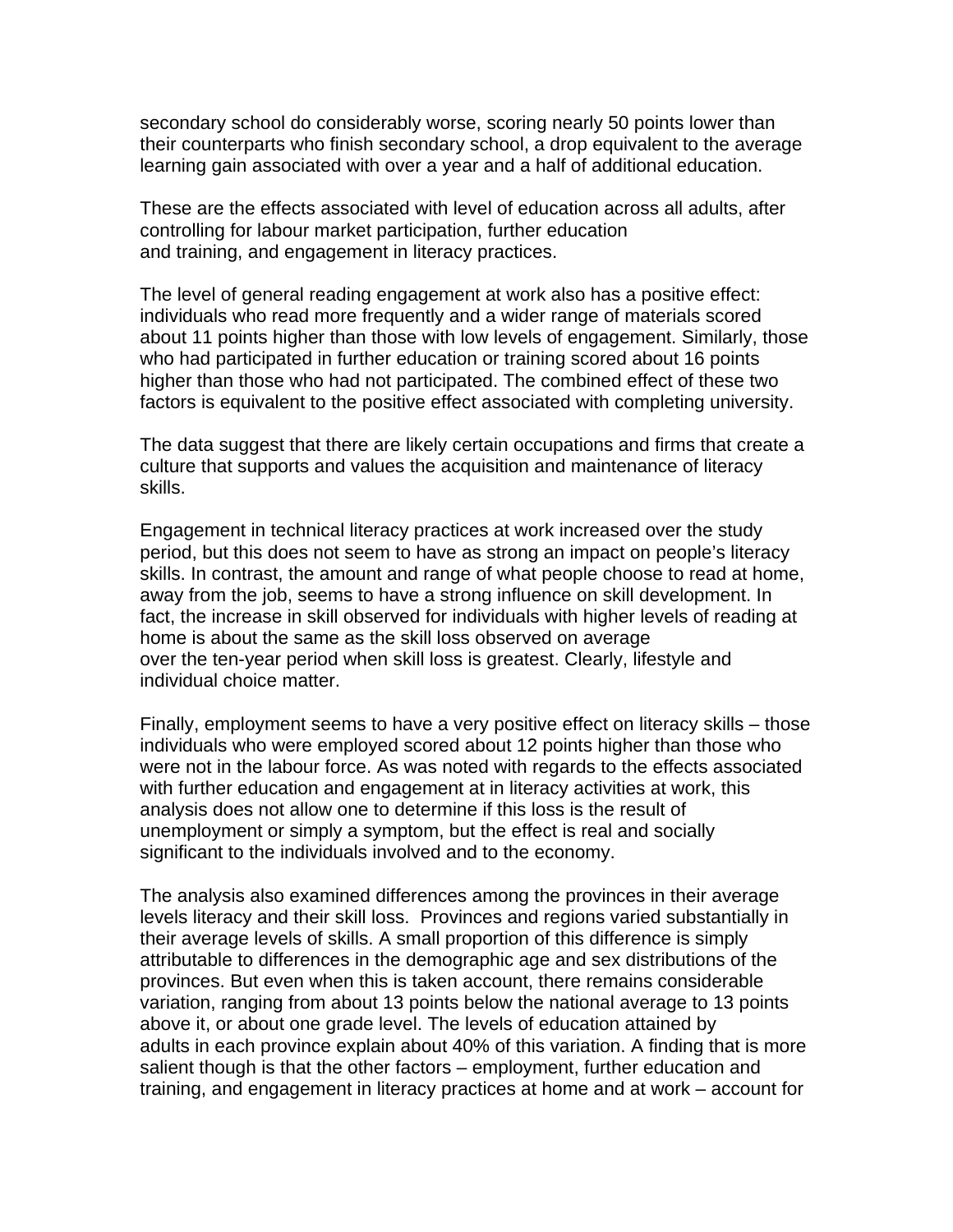over one-half of the variation between provinces. The variance explained by these factors overlaps that associated with level of education, such that the two sets of factors together explain nearly 60% of the interprovincial variation in how much skill adults posses.

The statistical modeling provided more accurate measurement of skill loss, by making the groups being compared identical in terms of their sex and age distribution.

Between 1994 to 2003 the analysis shows that while levels of both formal and informal education and training had increased, levels of engagement at work had fallen slightly, and levels of home engagement had fallen considerably.

The results presented in the report are troubling and hold several important messages.

First, the existence of literacy skill loss is confirmed.

Second, the magnitude of skill loss is high when judged in educational terms, eliminating literacy acquisition that took months, or even years, to acquire on average.

Third, given the relationship of literacy skill to individual economic and social outcomes, and to macro economic performance, it is reasonable to assume that the economy is paying a price for skill loss.

Fourth, the probability of whether a group will gain or lose skills appears to depend on a variety of factors over which both individuals and governments can decide to change. Post-secondary education, the amount of reading on the job and off, and stable employment all appear to have had a positive impact on the stock of literacy skills and reduce the magnitude of skill loss.

One interpretation of these findings is that Canadians are over-educated, that our education systems are producing individuals with literacy skills that the economy is not able to absorb. If this is true then one might consider reducing investments in post-secondary education where the losses appear to be the greatest.

A second interpretation of the findings is that governments need to do something to increase the social and economic demand for literacy skill. Literacy skills drive economic growth. The fact that one observes skill loss implies either that some individuals are adopting lifestyles that do not support and maintain skill levels, or that some employers are behaving in a way that is constraining the performance of the overall economy.

Both of these forces could be at play. If this is true then it could be taken as evidence of a market failure of the sort that only governments can correct. If so,